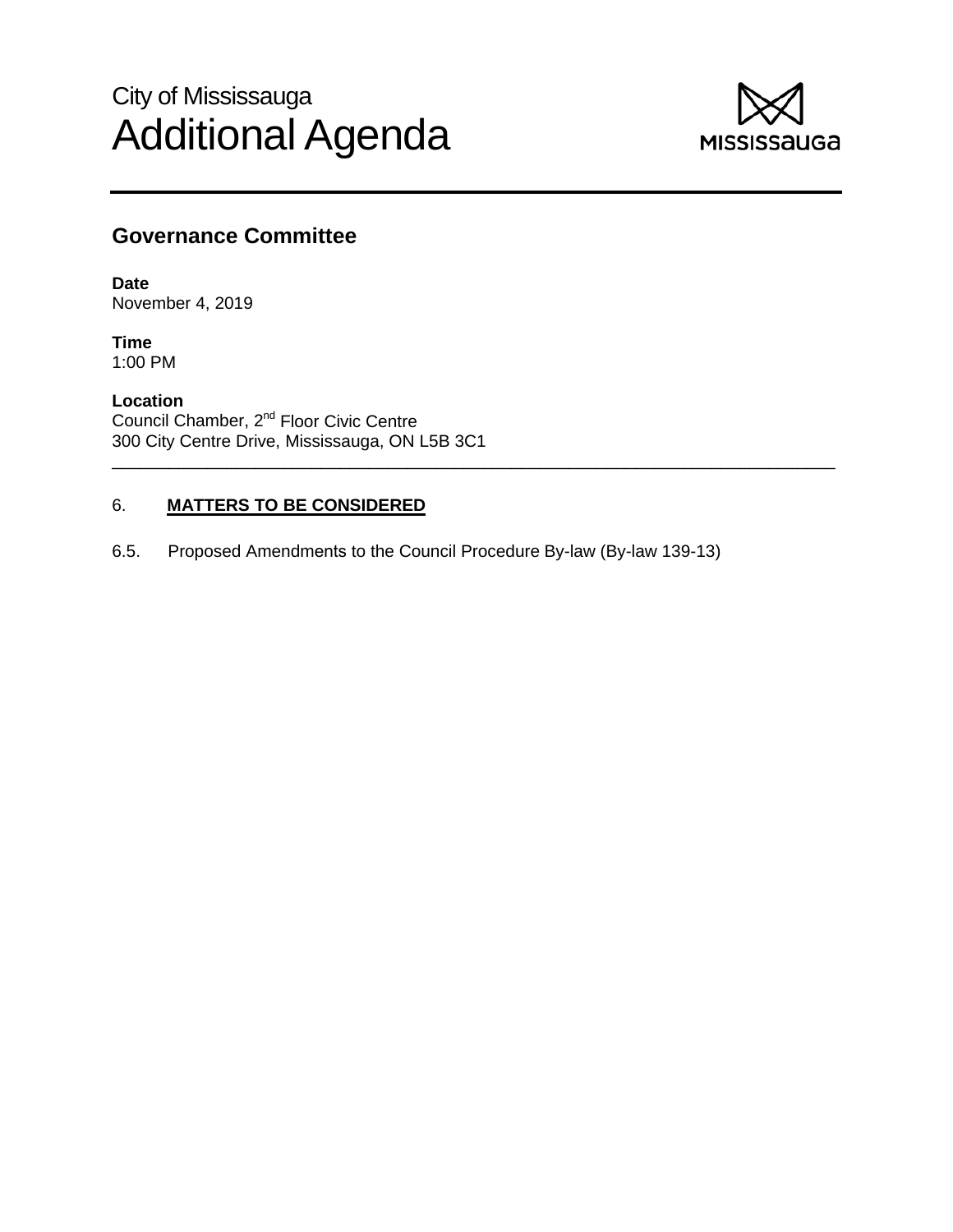# City of Mississauga **Corporate Report**



Date: 2019/10/28

- To: Chair and Members of Governance Committee
- From: Gary Kent, CPA, CGA, ICD.D, Commissioner of Corporate Services and Chief Financial Officer

Originator's files:

Meeting date: 2019/11/04

### **Subject**

**Proposed Amendments to the Council Procedure By-law (By-law 139-13)** 

## **Recommendation**

That a by-law be enacted to amend the Council Procedure By-law 139-13 as recommended in the report dated October 28, 2019 from the Commissioner of Corporate Services and Chief Financial Officer entitled "Proposed Amendments to the Council Procedure By-law (By-law139- 13)".

# **Background**

The Council Procedure By-law governs the calling, place and proceedings of Council and Committee meetings. Since the By-law was last amended in February 2018, changes were made to the *Municipal Act, 2001 and Planning Act* that require updates to the Council Procedure By-law. In addition, other changes have been identified to improve processes at meetings and to provide clarification.

# **Comments**

The following changes are proposed to the Council Procedure By-law:

#### **1. Electronic Voting**

Bill 68, the *Modernizing Ontario's Municipal Legislation Act, 2016*, included changes to the Municipal Act, 2001 (the *"Act"*) regarding participation at meetings of Council and Committees. The *Act* now permits municipalities to include electronic participation in a meeting that is open to the public by a Member of Council or local board or committee, but those participating electronically are not counted for quorum. Although the *Act* does not address whether the member participating electronically can vote or not, the fact that they are not counted for quorum suggests that they are not eligible to vote.

The Governance Committee received a request from the Accessibility Advisory Committee (AAC) to review electronic participation for AAC members and directed staff to report back with proposed criteria for amendments to the Council Procedure By-law. The technology available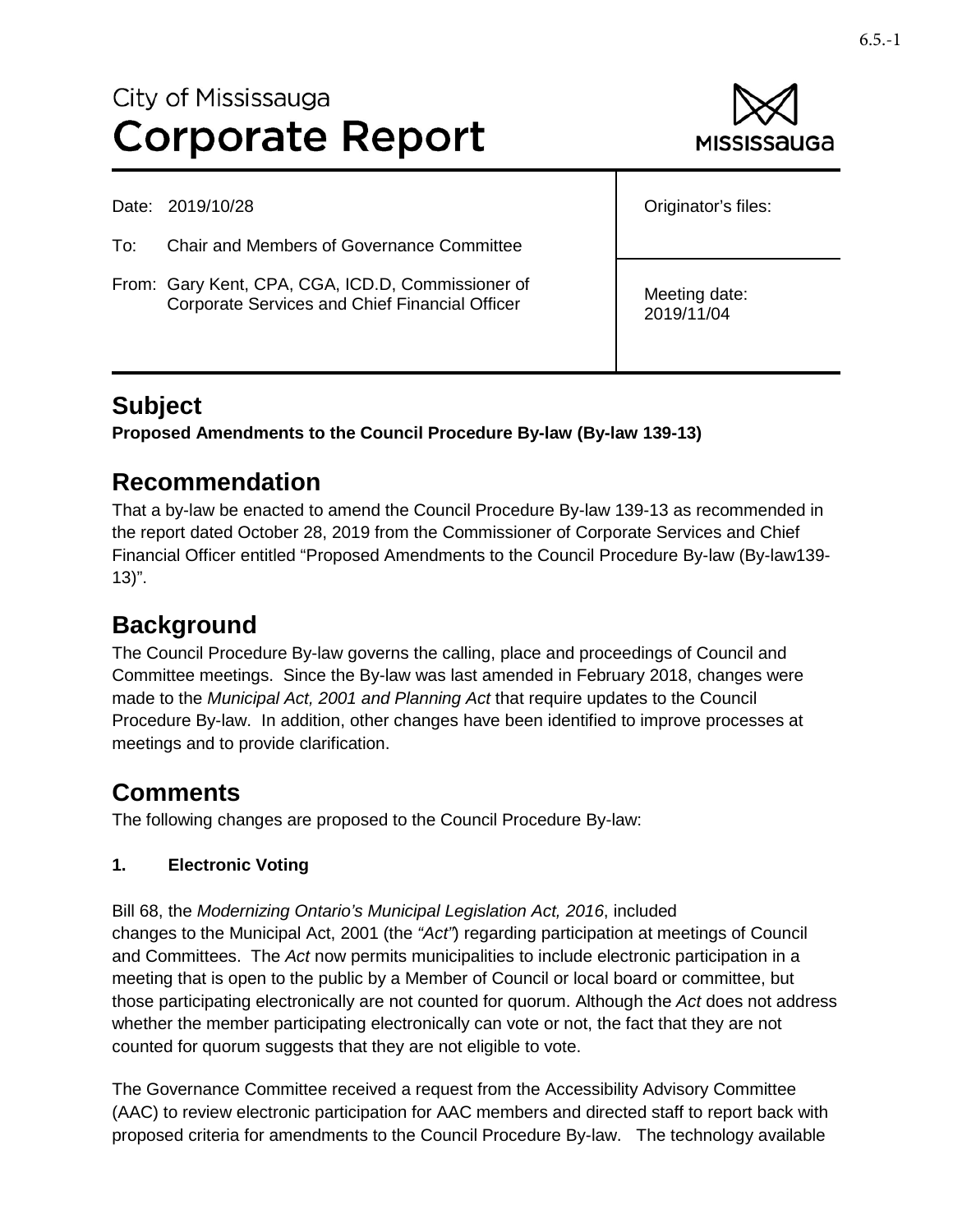| Governance Committee | 2019/10/28 |  |
|----------------------|------------|--|
|                      |            |  |

to provide electronic participation at meetings would be telephones and video conference (i.e. WebEx) on laptops. Hearing impaired individuals would require a video call and as per the usual process have a sign language interpreter come to the meeting location for the video call. Visually impaired individuals may have an issue with their software programs working with the City's technology and in this case could use the telephone.

Most municipalities have not addressed electronic participation in their Procedure By-laws due to limited technology resources and how it may affect member participation and attendance at committee meetings. There are also the challenges with managing an individual's desire to speak to agenda items during a meeting and ensuring who is voting.

Due to the unique nature and requirements of the Accessibility Advisory Committee (AAC) it is recommended that electronic participation be permitted for the AAC only at this time. However, members participating electronically will not be permitted to vote as they will not be counted for quorum. To ensure the appropriate technology for electronic participation is available members of the AAC must provide notice to the Clerk's Office at least five (5) business days prior to a meeting. The Clerk's Office would work with AAC to develop procedures to incorporate electronic participation in meetings.

#### **2. Planning and Development Committee**

Following a Local Planning Appeal Tribunal (LPAT) workshop, staff reviewed best practices in relation to changes to the *Planning Act.* The amendments to the *Planning Act* were to ensure that applicants/agents and residents were provided adequate time to speak to applications at the public meetings and that the Clerk's Office forward the "record" to the Local Planning Appeal Tribunal for land development appeals. The record includes but is not limited to documents that are distributed to the Planning and Development Committee (PDC) or Council prior to a decision of Council.

The Council Procedure By-law permits deputations addressing PDC 10 minutes of speaking time; however the general practice has been five (5) minutes for deputations and 10 minutes for presentations from the applicants/agent. Amendments are required to meet the intent of the *Planning Act* and to ensure that applicants are given a reasonable amount of time to present their application.

It is recommended that the Council Procedure By-law be amended to include the following best practices for PDC meetings:

• Correspondence from the public, applicant or agencies regarding a PDC agenda item are submitted to the Clerk's Office at least two (2) business days prior to the PDC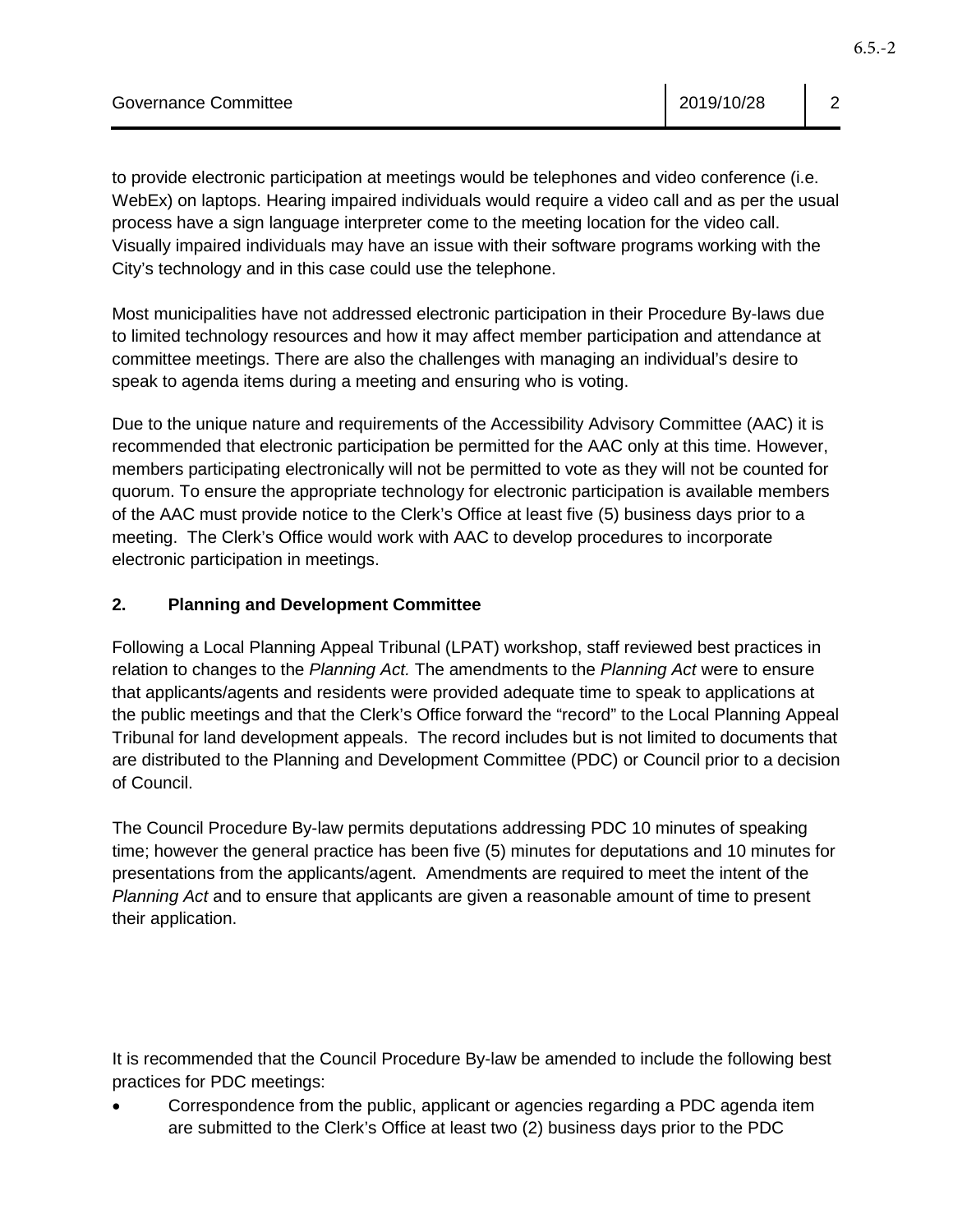| Governance Committee | 2019/10/28 | ∽ |
|----------------------|------------|---|
|----------------------|------------|---|

meeting, to ensure they are circulated to PDC members and staff prior to the meeting for consideration before a decision is made.

- Applicants and/or representatives may speak/present at a statutory public meeting for up to 20 minutes (this includes all consultants/representatives for the subject application). In cases, where it is not a public meeting (non-statutory), applicants or their representatives will be given 5 minutes to speak to the application.
- Members of the public may speak to an agenda item up to 5 minutes at statutory and non-statutory public meetings.

#### **3. Consent Agenda**

Council approved the implementation of Consent Agendas in December 2016 for Council and General Committee in order to streamline these meetings. The Consent Agenda is approved following the Presentations, Deputations and Public Question Period sections of the agenda to ensure that the public has the opportunity to speak and ask questions about an agenda item prior to a vote of Council or Committee. Further efficiencies would be realized if the Consent Agenda was approved earlier in the meeting, prior to the Presentations section of the agenda. This would provide the public and staff an earlier indication on whether Council or Committee wishes to have discussion on an item, while still affording the public the opportunity to identify that they wish to ask questions about a matter on the agenda. Agenda items that are related to deputations and items identified for Public Question Period would not be included in the Consent Agenda.

The Budget Committee has also been identified as an opportunity to include a consent agenda section. This would streamline Budget Committee by determining the items for debate, or further clarification to the public and staff.

It is recommended that the following amendments be included in the Council Procedure By-law:

- The Consent Agenda section will be considered prior to the Presentation and Deputation sections of the agenda.
- Include a provision for Public Question Period that the public shall register their intent to ask a question during Public Question Period once an agenda is public until the meeting start time.
- Agenda items that are identified by the public for Public Question Period shall not be included in the Consent Agenda.
- Include a Consent Agenda section on Budget Committee Agendas.

#### **4. Vice-Chair for Audit Committee and Planning and Development Committee**

The Audit Committee and Planning and Development Committee (PDC) have been identified as in need of a Vice-Chair role in the composition of the committee. This would add consistency to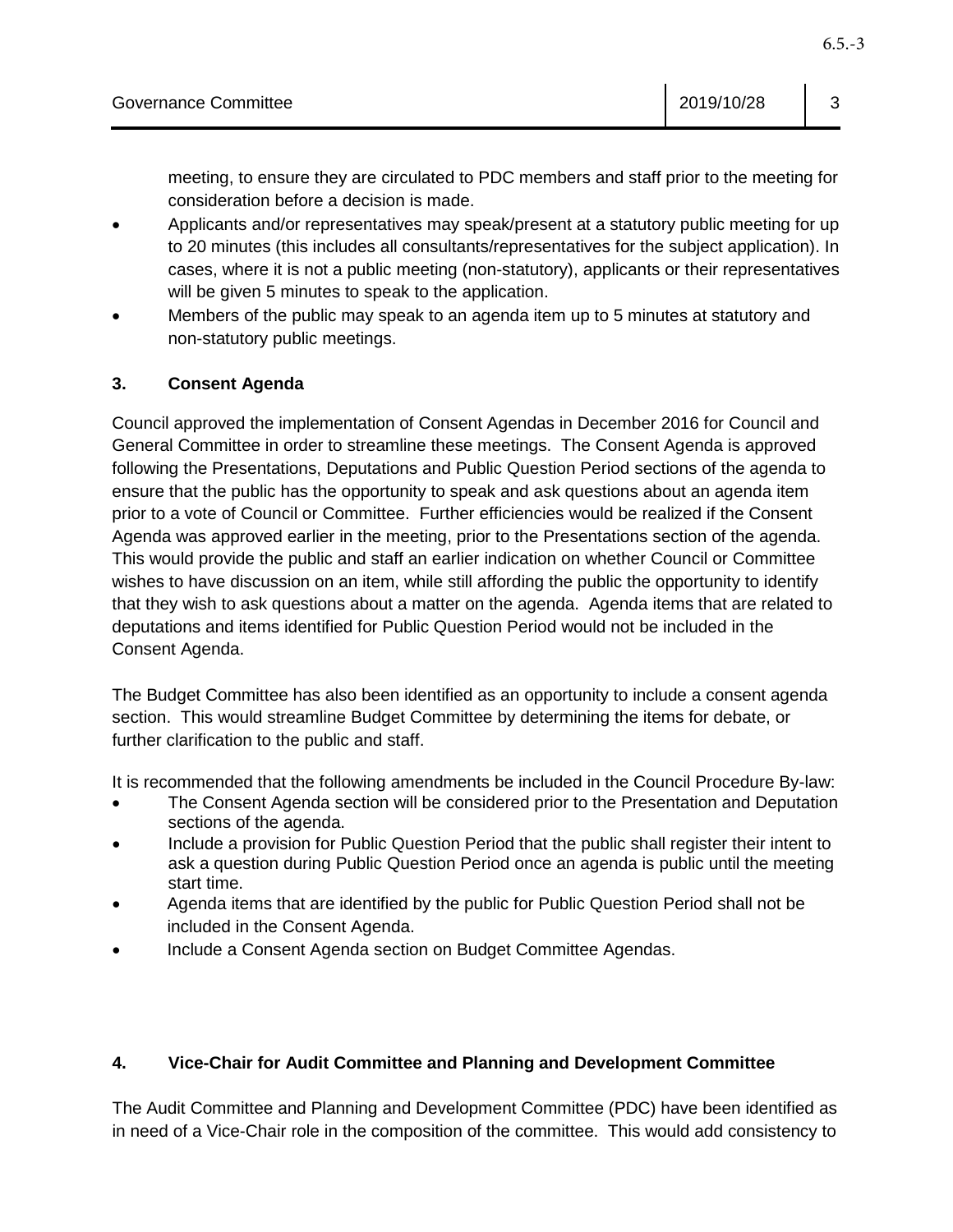| Governance Committee | 2019/10/28 |  |
|----------------------|------------|--|
|                      |            |  |

the Standing Committees to ensure provisions are in place when the Chair is unable to attend Audit Committee or PDC. Currently, the Council Procedure By-law addresses the assignment of Chair for General Committee on a rotating basis and the Acting Head of Council By-law provides for when the Mayor is absent for Council and Budget Committee meetings.

It is recommended that the following amendment be included in the Council Procedure By-law:

- A Vice-Chair of Planning and Development Committee shall be appointed from its membership.
- A Vice-Chair of Audit Committee shall be appointed from its membership and further that a by-law be enacted to amend the Audit Committee Terms of Reference.

#### **5. Housekeeping Amendments**

The following are housekeeping amendments for the Council Procedure By-law to ensure consistency with Council decisions, changes to Corporate Policy and the *Act*:

- Provide clarification that the composition of PDC consists of ten (10) Members of Council, with a quorum of six (6), all other members are ex-officio of the committee and permitted to vote when attending the PDC meeting in accordance with Resolution 0147- 2019.
- Change the start time of PDC from 7:00 p.m. to 6:00 p.m. in accordance with Resolution 0148-2019.
- Change the start time of Council and General Committee from 9:00 a.m. to 9:30 a.m. in accordance with Resolution 0210-2019.
- Provide clarification that a Mover for a Notice of Motion can be any Member of Council, including the Mayor.
- The seat of a Citizen Member of an Advisory Committee shall be declared vacant if the Citizen Member is absent for three (3) consecutive meetings, instead of the current three (3) consecutive months as committees have varying schedules.
- In accordance with Recommendation GC-0121-2019 the Corporate Policy 01-06-05 Pregnancy Leave/Parental Leave was updated to include Members of Council and the Council Procedure By-law should be updated to reflect this.
- Include the requirement for Members of Council to file a written statement of the declaration of conflict of interest and its general nature with the City Clerk, Deputy Clerk, Legislative Coordinator or the Secretary of the committee or local board.